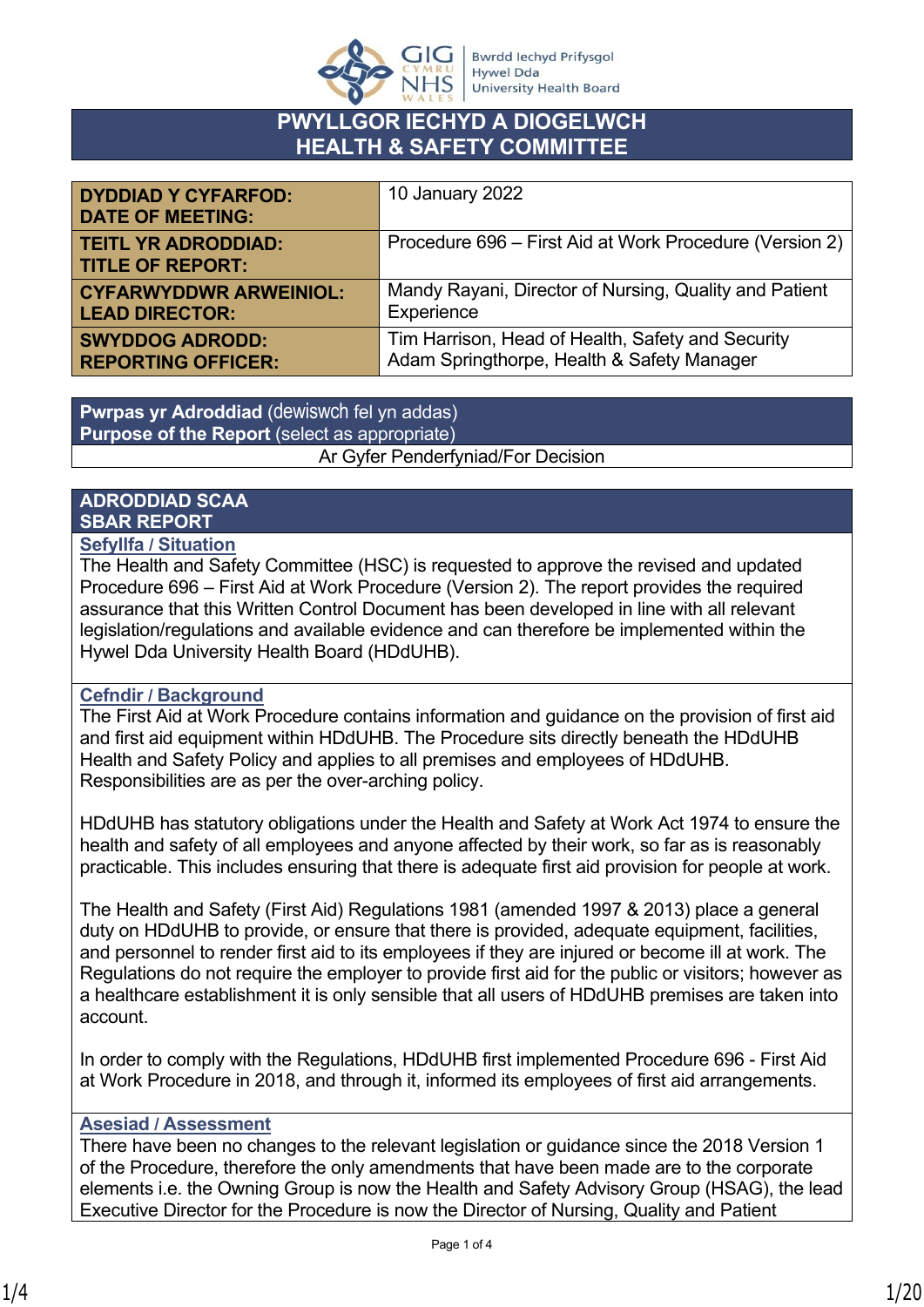Experience rather than the Director of Operations and the list of other HDdUHB documents to be read in conjunction with the Procedure has been updated.

The reviewed and updated Procedure was circulated to the full membership of the HSAG for comment for a period of two weeks. The Group comprises of representation from Health and Safety, Occupational Health, Operational Compliance and Manual Handling. No comments were received. The updated Procedure was approved by the HSAG on 18<sup>th</sup> November 2021.

The Procedure will be available in all areas via the HDdUHB Policy Internet site. For the First Aid at Work Procedure to be successful, departmental managers will be required to ensure that first aid needs risk assessments are conducted, as detailed in the Procedure, and that actions are implemented and monitored within their areas of responsibility.

Compliance with this Procedure will be monitored locally via the Workplace Inspection Checklist process and re-enforced within localities by local risk management and health and safety arrangements.

This document will be reviewed every three years or earlier should audit results or changes to legislation/practice within HDdUHB indicate otherwise.

#### **Argymhelliad / Recommendation**

The Health and Safety Committee is requested to approve the revised and updated Procedure 696 - First Aid at Work Procedure Version 2.

| Amcanion: (rhaid cwblhau)<br><b>Objectives: (must be completed)</b>                                                                            |                                                                                                                                                          |
|------------------------------------------------------------------------------------------------------------------------------------------------|----------------------------------------------------------------------------------------------------------------------------------------------------------|
| <b>Committee ToR Reference:</b><br>Cyfeirnod Cylch Gorchwyl y Pwyllgor:                                                                        | 3.16 Approve organisational Health and Safety Policies,<br>Procedures, Guidelines and Codes of Practice (policies<br>within the scope of the Committee). |
| Cyfeirnod Cofrestr Risg Datix a Sgôr<br>Cyfredol:<br>Datix Risk Register Reference and<br>Score:                                               | Not applicable.                                                                                                                                          |
| Safon(au) Gofal ac lechyd:<br>Health and Care Standard(s):                                                                                     | 1. Staying Healthy<br>1.1 Health Promotion, Protection and Improvement<br>2.1 Managing Risk and Promoting Health and Safety<br>7. Staff and Resources    |
| <b>Amcanion Strategol y BIP:</b><br><b>UHB Strategic Objectives:</b>                                                                           | 1. Putting people at the heart of everything we do<br>4. The best health and wellbeing for our individuals,<br>families and communities                  |
| <b>Amcanion Llesiant BIP:</b><br><b>UHB Well-being Objectives:</b><br><b>Hyperlink to HDdUHB Well-being</b><br><b>Objectives Annual Report</b> | 2. Develop a skilled and flexible workforce to meet the<br>changing needs of the modern NHS                                                              |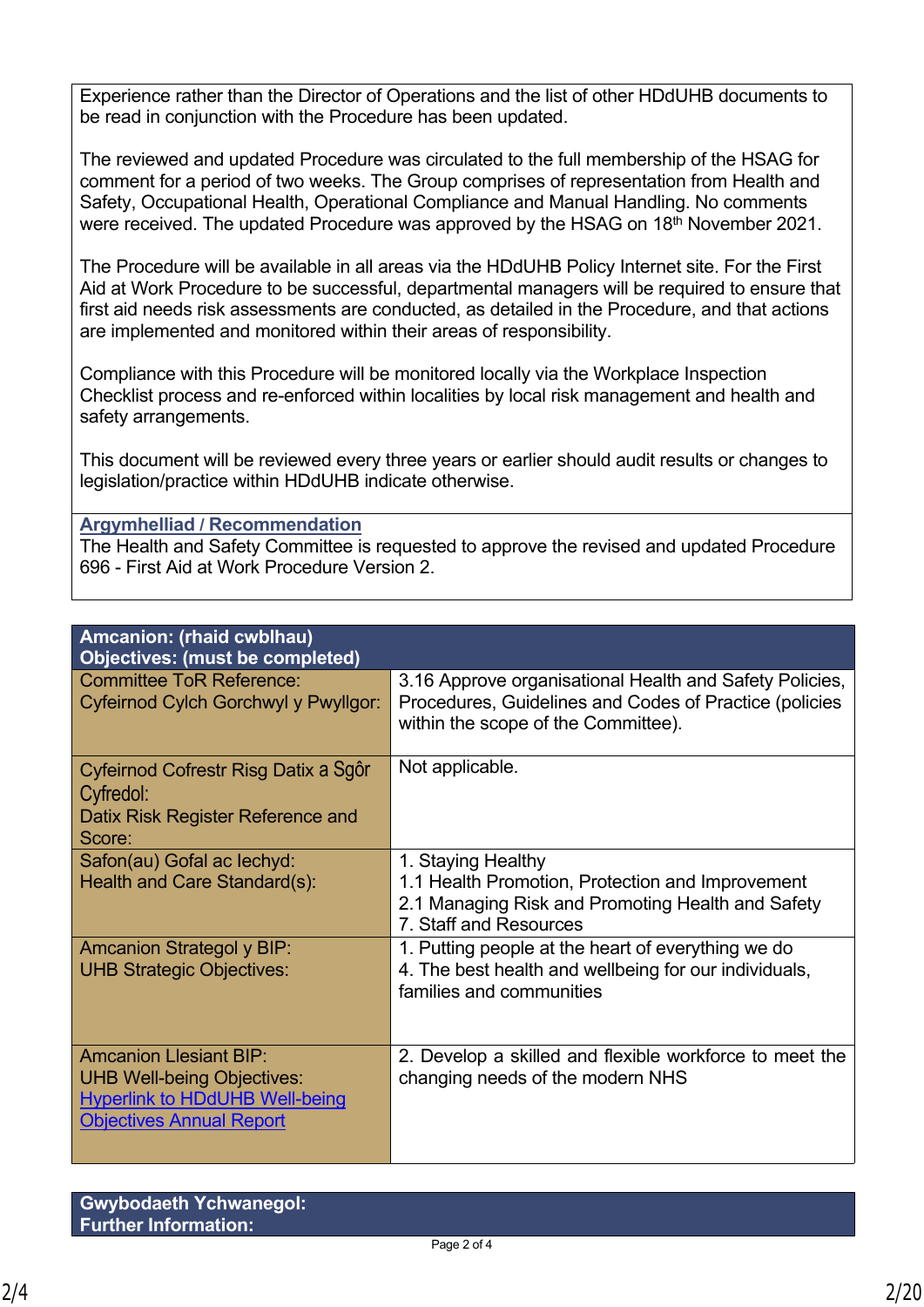| Ar sail tystiolaeth:<br><b>Evidence Base:</b>                                                                                                                          | • Cwm Taf Health Board (2010) First Aid and<br>Provision of First Aid Equipment Procedure RM6<br>(Version 2)<br>• Health and Safety Executive (2013) L74 (3rd Edition)<br>First aid at work, The Health and Safety (First-Aid)<br>Regulations 1981, Guidance on Regulations. HSE<br><b>Books</b><br>• Health and Safety Executive (2009)<br>INDG214(Rev1) First aid at Work, Your questions<br>answered. HSE Books<br>• Health and Safety Executive (2008)<br>INDG347(Rev1) Basic advice on first aid at work.<br><b>HSE Books</b> |
|------------------------------------------------------------------------------------------------------------------------------------------------------------------------|------------------------------------------------------------------------------------------------------------------------------------------------------------------------------------------------------------------------------------------------------------------------------------------------------------------------------------------------------------------------------------------------------------------------------------------------------------------------------------------------------------------------------------|
| <b>Rhestr Termau:</b><br><b>Glossary of Terms:</b>                                                                                                                     | As contained within the body of the report.                                                                                                                                                                                                                                                                                                                                                                                                                                                                                        |
| Partïon / Pwyllgorau â ymgynhorwyd<br>ymlaen llaw y Pwyllgor Ansawdd<br>lechyd a Diogelwch:<br>Parties / Committees consulted prior<br>to Health and Safety Committee: | <b>Health and Safety Advisory Group</b><br>Local consultation                                                                                                                                                                                                                                                                                                                                                                                                                                                                      |

| <b>Effaith: (rhaid cwblhau)</b><br>Impact: (must be completed)    |                                                                                                                                                                                                                                                                                                                                       |
|-------------------------------------------------------------------|---------------------------------------------------------------------------------------------------------------------------------------------------------------------------------------------------------------------------------------------------------------------------------------------------------------------------------------|
| <b>Ariannol / Gwerth am Arian:</b><br><b>Financial / Service:</b> | No additional financial impact from approving this updated<br>Procedure.                                                                                                                                                                                                                                                              |
| <b>Ansawdd / Gofal Claf:</b><br><b>Quality / Patient Care:</b>    | There is a positive impact on staff safety, health and<br>wellbeing through compliance with this Procedure.                                                                                                                                                                                                                           |
| <b>Gweithlu:</b><br><b>Workforce:</b>                             | Not applicable.                                                                                                                                                                                                                                                                                                                       |
| Risg:<br><b>Risk:</b>                                             | Not applicable.                                                                                                                                                                                                                                                                                                                       |
| <b>Cyfreithiol:</b><br>Legal:                                     | A breach of health and safety regulations can result in the<br>issue of prohibition or improvement notices or criminal<br>proceedings.                                                                                                                                                                                                |
| <b>Enw Da:</b><br><b>Reputational:</b>                            | Prosecutions and claims due to breaches in legislation or<br>personal injury claims can lead to negative publicity.                                                                                                                                                                                                                   |
| <b>Gyfrinachedd:</b><br><b>Privacy:</b>                           | Not applicable.                                                                                                                                                                                                                                                                                                                       |
| Cydraddoldeb:<br><b>Equality:</b>                                 | The Equality Impact Assessment (EqIA) document from<br>2018 has been reviewed and updated.<br>Evidence gathered indicates a positive impact on the<br>protected characteristic of human rights. No evidence<br>gathered to indicate a negative impact on any protected<br>group/s. Under the terms of this Procedure, all individuals |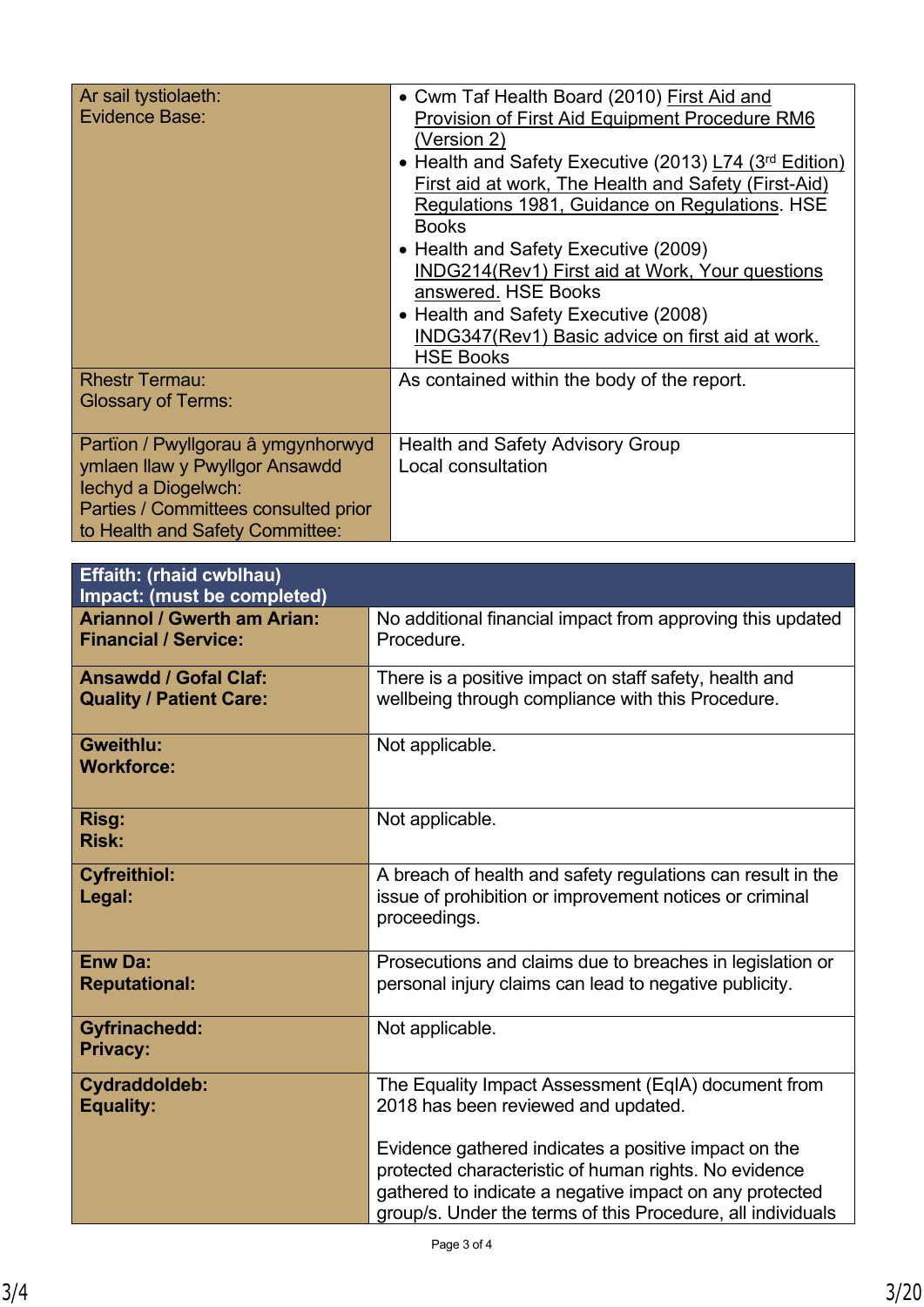| requiring First Aid at work will receive it as appropriate and<br>in accordance with their particular needs.                                                                       |
|------------------------------------------------------------------------------------------------------------------------------------------------------------------------------------|
| Some disabled staff may be excluded from becoming First                                                                                                                            |
| Aiders because of the nature of their disability, but it<br>should be clear that judgements made around appointing                                                                 |
| or not appointing First Aiders are based on the ability,<br>skills and qualities to do the tasks required rather than in<br>relation to any protected characteristic. No member of |
| staff should be excluded from being considered to<br>become a First Aider due to disability if they fit the criteria                                                               |
| for the post.                                                                                                                                                                      |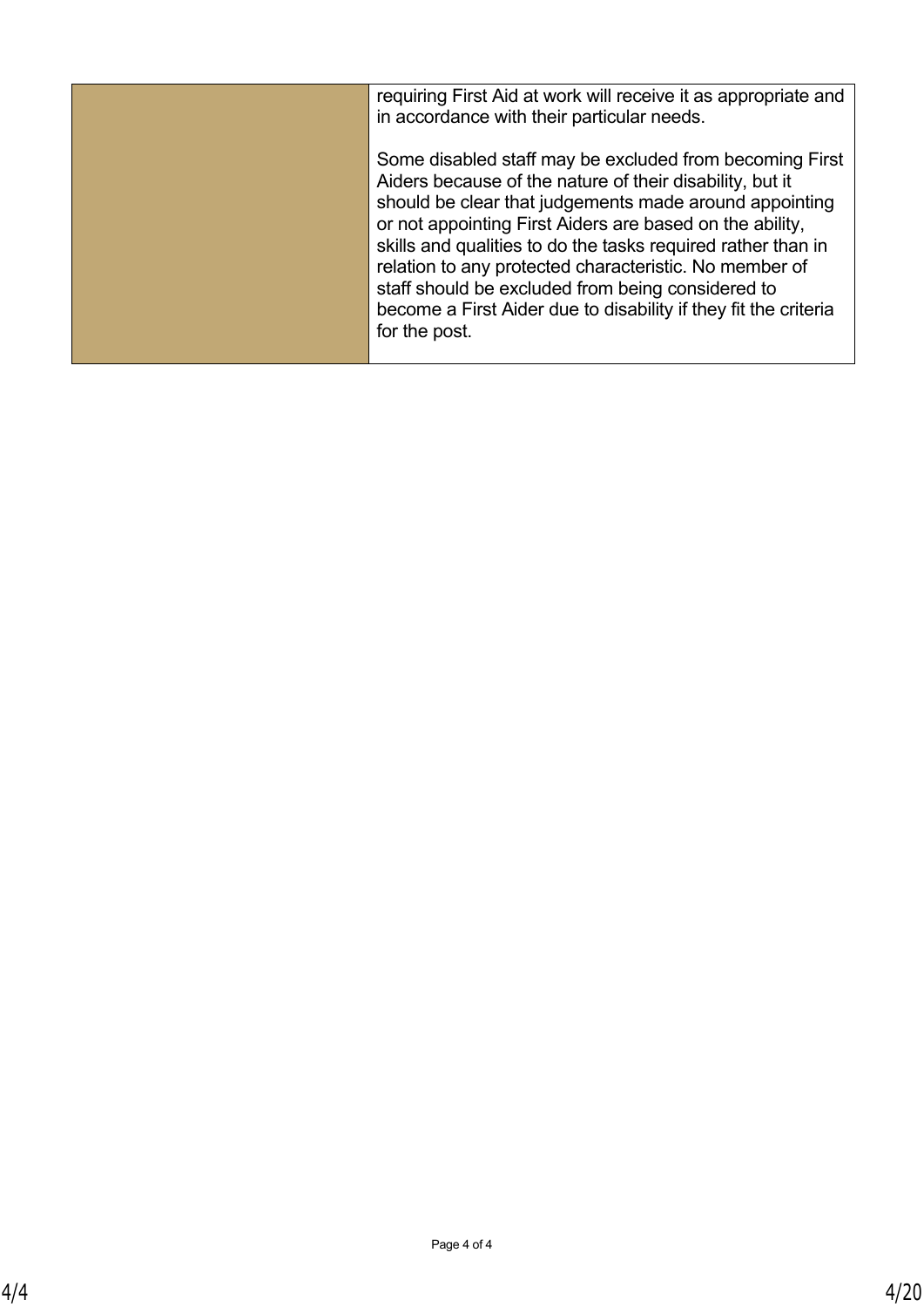#### **SUMMARY EQUALITY IMPACT ASSESSMENT – 696 – First Aid at Work Procedure**

**Organisation:** Hywel Dda University Health Board

| <b>Proposal Sponsored by:</b> Name: |               | <b>Adam Springthorpe</b>             |
|-------------------------------------|---------------|--------------------------------------|
|                                     | <b>Title:</b> | Health & Safety Manager              |
|                                     | Department:   | Health, Safety & Security Department |

| Procedure 696 - First Aid at Work Procedure (Version 2)<br><b>Policy Title:</b> |  |
|---------------------------------------------------------------------------------|--|
|---------------------------------------------------------------------------------|--|

| <b>Brief Aims and</b><br><b>Objectives of Policy:</b> | This Procedure contains information and guidance on the provision of first aid and first aid<br>equipment within Hywel Dda University Health Board (HDdUHB). The procedure sits directly<br>beneath the HDdUHB Health and Safety Policy and applies to all premises and employees of<br>HDdUHB.                                                                                                                       |
|-------------------------------------------------------|-----------------------------------------------------------------------------------------------------------------------------------------------------------------------------------------------------------------------------------------------------------------------------------------------------------------------------------------------------------------------------------------------------------------------|
|                                                       | The provision of first aid in the workplace is regulated by the Health and Safety (First Aid)<br>Regulations 1981 (amended 1997 & 2013) and supported by the L74, 3rd Edition (2015)<br>Guidance document. These set out the essentials of first aid for organisations to address and<br>set out the minimum standards of first aid required in the workplace.                                                        |
|                                                       | As such, the regulations place a general duty on HDdUHB to provide, or ensure that there is<br>provided, adequate equipment, facilities and personnel to render first aid to its employees if<br>they are injured or become ill at work. In order to comply with the Regulations, HDdUHB<br>intends to implement this First Aid at Work Procedure, and through it, inform its employees of<br>first aid arrangements. |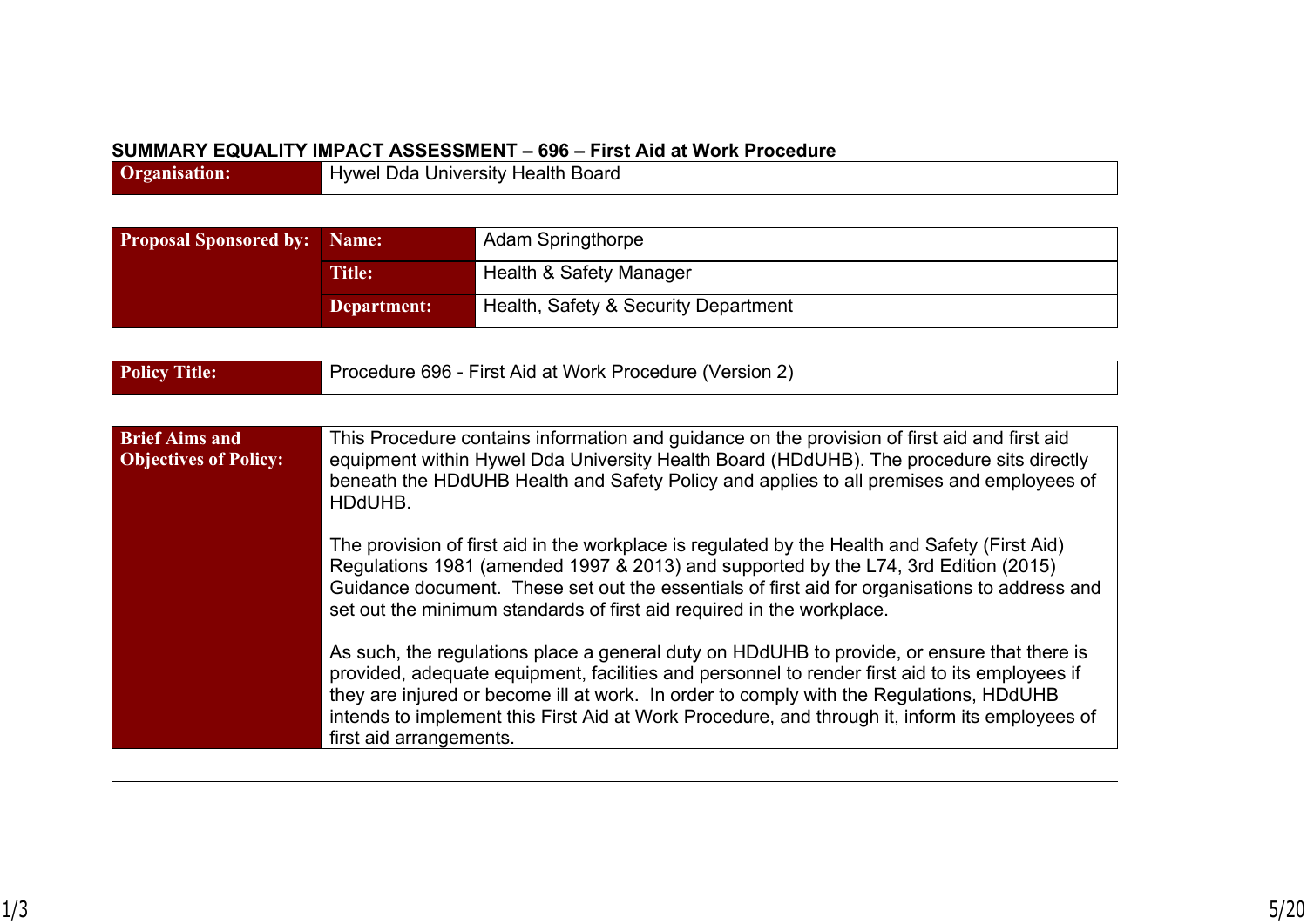| <b>Was the decision</b>                                             | <b>Yes</b>                                                                                                                                                                                                                                                                                                                                                                                                                                                                                                            | $\bf Nov$      |  |
|---------------------------------------------------------------------|-----------------------------------------------------------------------------------------------------------------------------------------------------------------------------------------------------------------------------------------------------------------------------------------------------------------------------------------------------------------------------------------------------------------------------------------------------------------------------------------------------------------------|----------------|--|
| reached to proceed to<br><b>full Equality Impact</b><br>Assessment? | Under the terms of this procedure, all individuals requiring first aid at work will receive it as<br>appropriate and in accordance with their particular needs.                                                                                                                                                                                                                                                                                                                                                       |                |  |
| A search of similar policies elsewhere indicated similar results:-  |                                                                                                                                                                                                                                                                                                                                                                                                                                                                                                                       |                |  |
|                                                                     | https://www.bing.com/search?q=First+Aid+at+Work+policy+nhs+equality+impact+assessment+                                                                                                                                                                                                                                                                                                                                                                                                                                |                |  |
|                                                                     | &qs=n&form=QBRE&sp=-1&pq=undefined≻=0-<br>39&sk=&cvid=FAB3E1642D1D4C97BCAAEDD039979782                                                                                                                                                                                                                                                                                                                                                                                                                                |                |  |
|                                                                     |                                                                                                                                                                                                                                                                                                                                                                                                                                                                                                                       |                |  |
| If no, are there any                                                | Yes $\sqrt{ }$                                                                                                                                                                                                                                                                                                                                                                                                                                                                                                        | N <sub>0</sub> |  |
| issues to be addressed?                                             | Some disabled staff may be excluded from becoming First Aiders because of the nature of<br>their disability, however it should be clear that judgements made around appointing or not<br>appointing First Aid Officers are based on the ability, skills and qualities to do the tasks<br>required rather than in relation to any protected characteristic. No member of staff should be<br>excluded from being considered to become a First Aid Officer due to a disability if they fit the<br>criteria for the post. |                |  |

| <b>Is the Policy Lawful?</b> | Y es | This Procedure complies with relevant health and safety |
|------------------------------|------|---------------------------------------------------------|
|                              |      | legislation.                                            |

| Will the Policy be | Yes                                                              |  |
|--------------------|------------------------------------------------------------------|--|
| adopted?           | If no, please record the reason and any further action required: |  |

|  | $\alpha$ c<br>ື້ |  |
|--|------------------|--|
|--|------------------|--|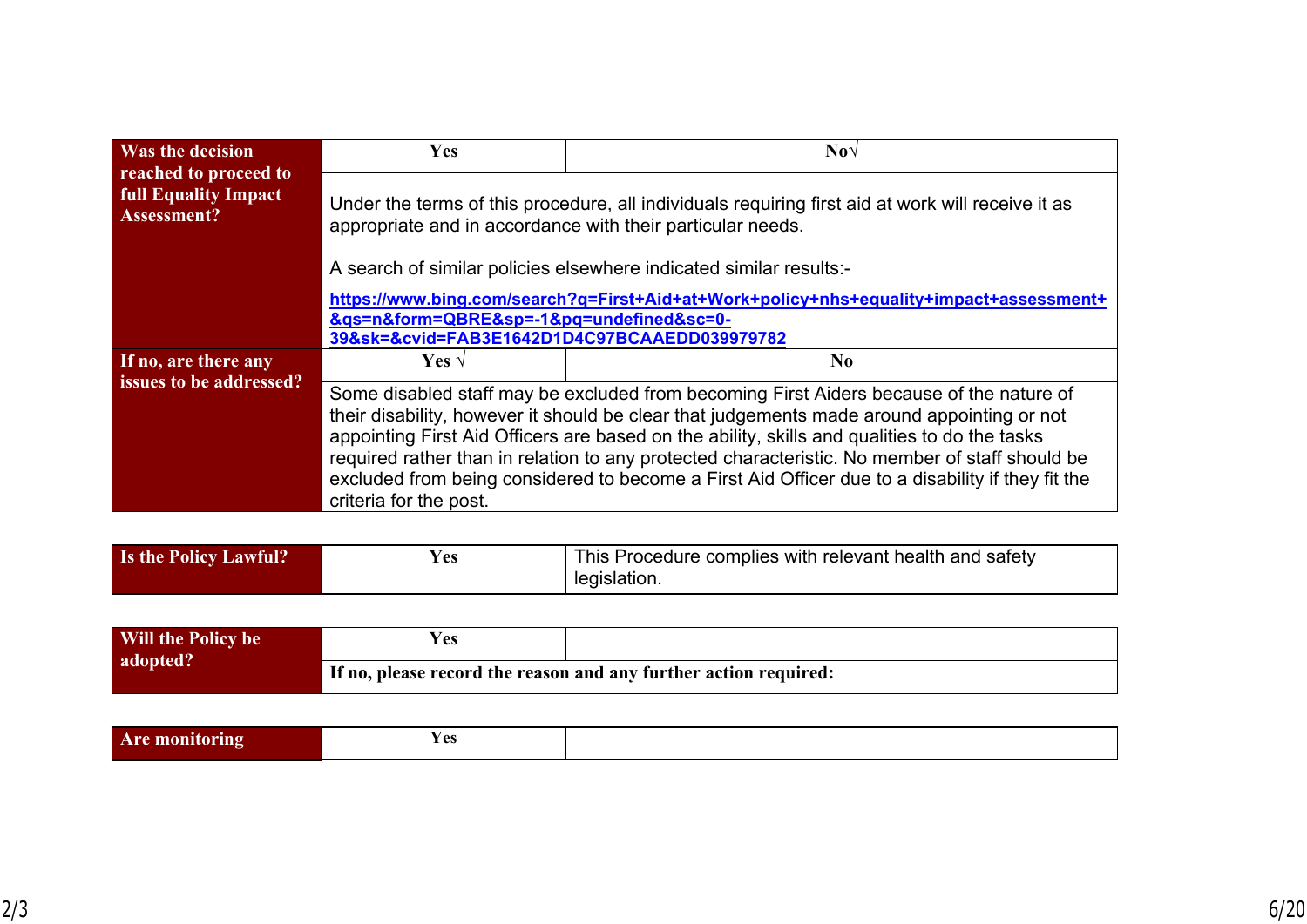| <b>arrangements in place?</b> Any complaints received regarding the implementation of the Procedure concerning issues of |
|--------------------------------------------------------------------------------------------------------------------------|
| equality and diversity will be addressed appropriately on an individual basis and appropriate                            |
| action taken.                                                                                                            |

| Who is the Lead<br>Officer?   | Name:                                                   | <b>Adam Springthorpe</b>             |  |
|-------------------------------|---------------------------------------------------------|--------------------------------------|--|
|                               | Title:                                                  | Health & Safety Manager              |  |
|                               | Department:                                             | Health, Safety & Security Department |  |
| <b>Review Date of Policy:</b> | The procedure will be reviewed on a three-yearly basis. |                                      |  |

| <b>Signature of all parties</b> | <b>Name</b>        | <b>Title</b>                  | <b>Signature</b>                                                                         |
|---------------------------------|--------------------|-------------------------------|------------------------------------------------------------------------------------------|
|                                 | Adam               | Health & Safety               | 27th February 2018                                                                       |
|                                 | Springthorpe       | Manager                       |                                                                                          |
|                                 | Jackie Hooper      | <b>Senior Equality</b>        | 27th February 2018                                                                       |
|                                 |                    | and Diversity                 |                                                                                          |
|                                 |                    | Officer, Strategy,            |                                                                                          |
|                                 |                    | Policy and Advice             |                                                                                          |
|                                 | Adam               | Health & Safety               | 25th November 2021                                                                       |
|                                 | Springthorpe       | Manager                       |                                                                                          |
|                                 | <b>Alan Winter</b> | <b>Senior Diversity &amp;</b> | 16th December 2021                                                                       |
|                                 |                    | <b>Inclusion Officer</b>      |                                                                                          |
|                                 |                    |                               | Please Note: An Action Plan should be attached to this Outcome Report prior to signature |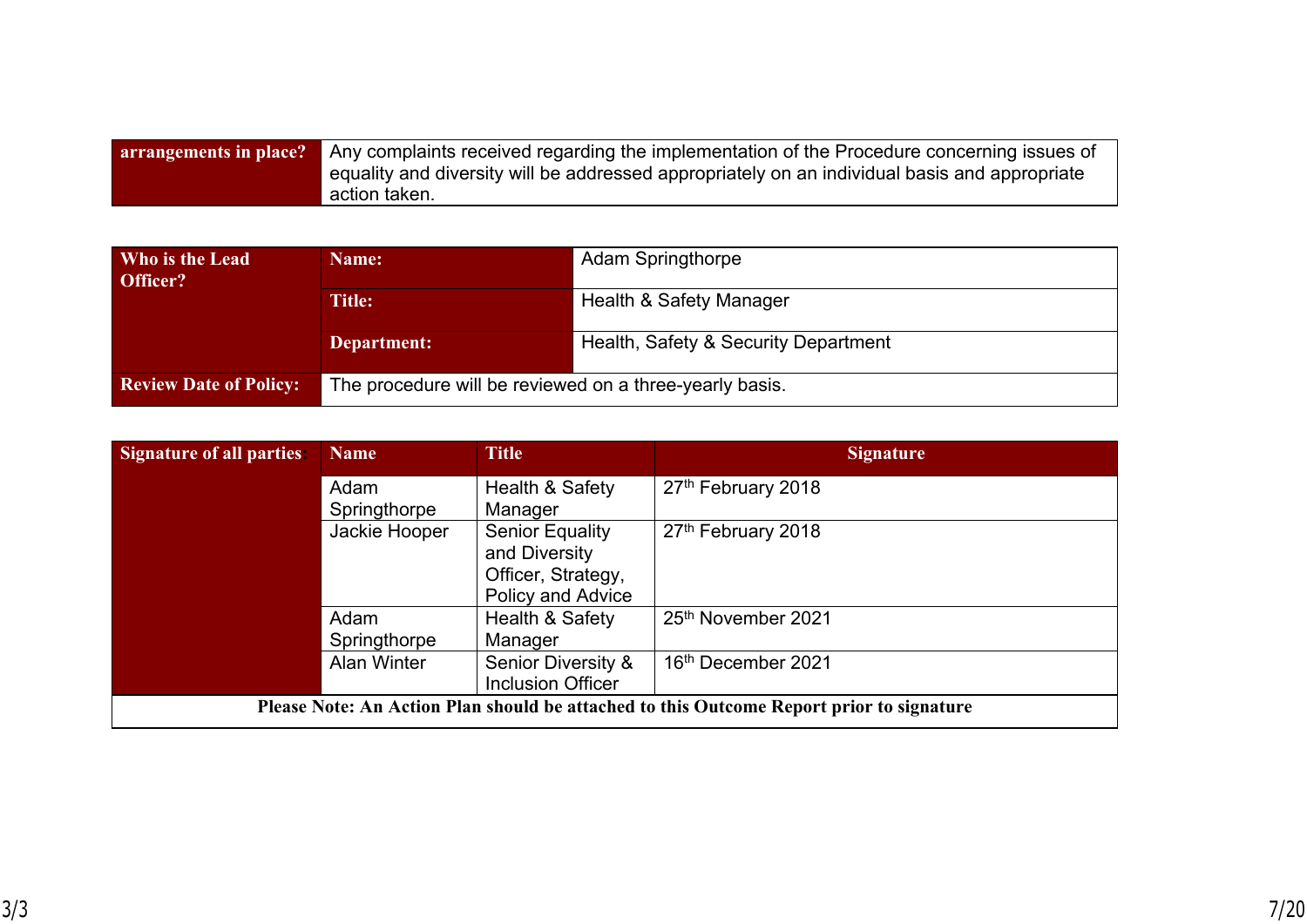

Bwrdd Iechyd Prifysgol Hywel Dda **University Health Board** 

# **First Aid at Work Procedure**

# **For Approval**

| Procedure<br>Number:  | 696              | Supersedes: |                          |  |                   | <b>Classification</b> | Corporate              |  |
|-----------------------|------------------|-------------|--------------------------|--|-------------------|-----------------------|------------------------|--|
|                       |                  |             |                          |  |                   |                       |                        |  |
| <b>Version</b><br>No: | Date of<br>EqIA: |             | Approved by:             |  | Date<br>Approved: | Date made<br>active:  | <b>Review</b><br>Date: |  |
|                       | 27.02.2018       |             | <b>HSEPSC</b>            |  | 17.05.2018        | 23.05.2018            | 17.05.2021             |  |
|                       | 27.02.2018       |             | <b>HSEPSC - Extended</b> |  | 17.02.2021        | 17.06.2021            | 31.12.2021             |  |
| $\mathfrak{p}$        | 25.11.2021       |             | <b>HSC</b>               |  |                   |                       |                        |  |

| <b>Brief Summary</b><br>of Document: | This procedure contains information and guidance on the provision of first aid<br>and first aid equipment within Hywel Dda University Health Board (HDdUHB). |
|--------------------------------------|--------------------------------------------------------------------------------------------------------------------------------------------------------------|
|                                      |                                                                                                                                                              |
| Scope                                | This procedure sits directly beneath the HDdUHB Health and Safety Policy and<br>applies to all premises and employees of HDdUHB.                             |
|                                      |                                                                                                                                                              |
|                                      | 010 Health and Safety Policy                                                                                                                                 |

| 156 Risk Management Strategy & Policy<br>To be read in<br>352 Resuscitation Policy<br>conjunction<br>674 Risk Assessment Procedure<br>with:<br>894 'Putting Things Right' Management and Resolution of Concerns Policy<br>(Incidents, Complaints and Claims) |  |
|--------------------------------------------------------------------------------------------------------------------------------------------------------------------------------------------------------------------------------------------------------------|--|
|--------------------------------------------------------------------------------------------------------------------------------------------------------------------------------------------------------------------------------------------------------------|--|

| Owning group<br>/ committee | Health & Safety Advisory Group / Health and Safety Committee |
|-----------------------------|--------------------------------------------------------------|
|                             |                                                              |

| <b>Executive</b> | Mandy  | <b>Job Title</b> | Director of Nursing, Quality and Patient |
|------------------|--------|------------------|------------------------------------------|
| Director:        | Ravani |                  | Experience                               |

Database No: 696 **Page 1 of 13** Version 2.0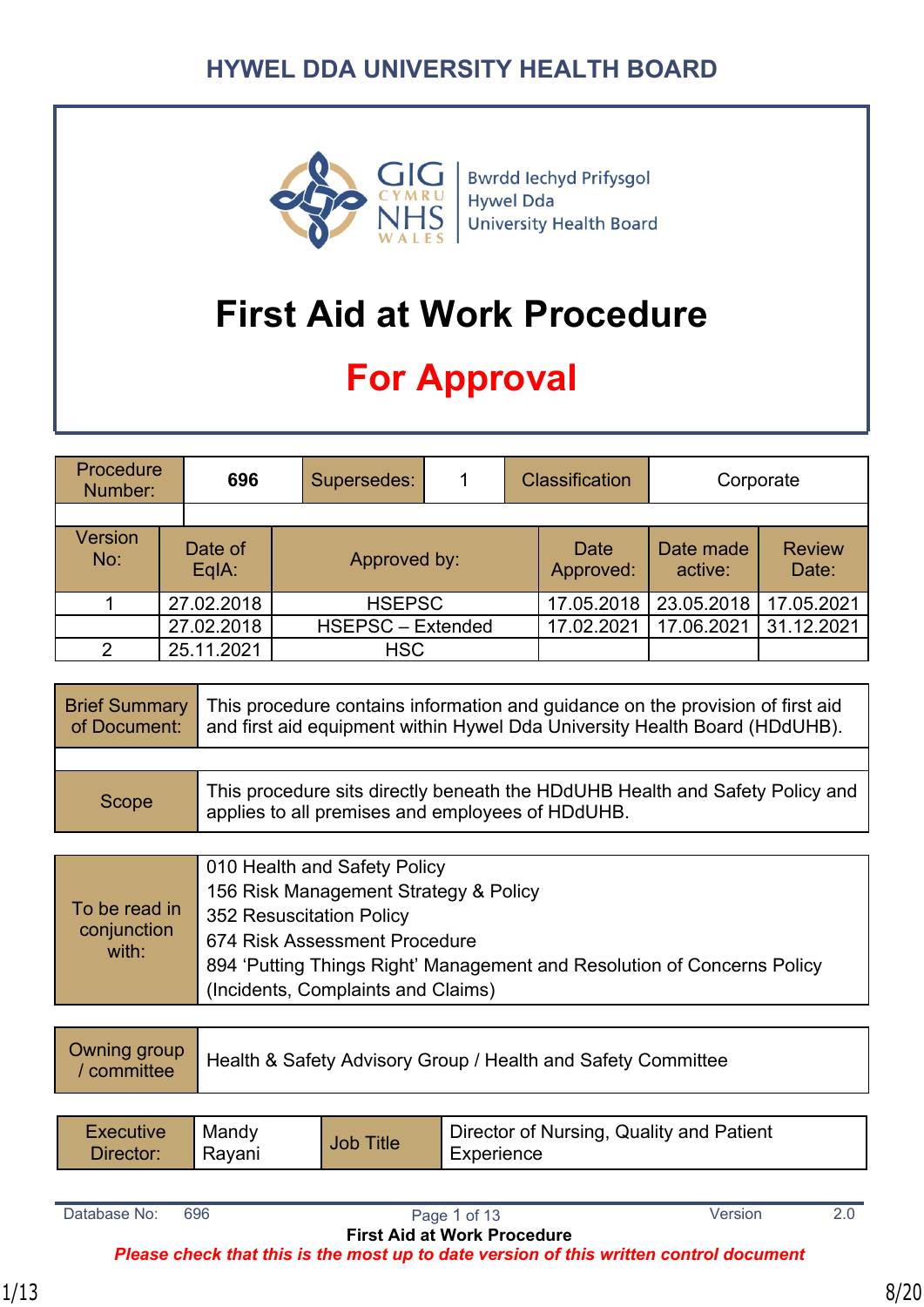|         | Reviews and updates           |            |  |  |  |
|---------|-------------------------------|------------|--|--|--|
| Version | <b>Summary of Amendments:</b> | Date       |  |  |  |
| no:     |                               | Approved:  |  |  |  |
|         | <b>New Procedure</b>          | 17/05/2018 |  |  |  |
|         | Extended                      | 17/02/2021 |  |  |  |
| 2       | Full update and revision      |            |  |  |  |

#### Glossary of terms

| Term               | <b>Definition</b>                                                                                                                                                                                                                                                                                                                                                                                                                                          |
|--------------------|------------------------------------------------------------------------------------------------------------------------------------------------------------------------------------------------------------------------------------------------------------------------------------------------------------------------------------------------------------------------------------------------------------------------------------------------------------|
| <b>First Aid</b>   | The skilled application of accepted principles of treatment on the<br>occurrence of an accident or in the case of sudden illness, using facilities<br>and materials available at the time.                                                                                                                                                                                                                                                                 |
|                    | First aid treatment has two functions in that firstly it is the emergency<br>treatment of illness or injury in order to preserve life, to ease pain, to<br>prevent deterioration and promote recovery of the patient's condition until<br>professional medical help can be obtained. Secondly, it provides treatment<br>of minor injuries which would otherwise receive no treatment, or which do<br>not need the help of a medical practitioner or nurse. |
| <b>First Aider</b> | A first aider is a person who has received training in administering first aid<br>at work and who holds a current certificate of competence in either first aid<br>at work (FAW) or emergency first aid at work (EFAW).                                                                                                                                                                                                                                    |
| Doctors and Nurses | The training and experience of doctors registered with the General Medical<br>Council and nurses registered with the Nursing and Midwifery Council<br>qualify them to administer first aid in the workplace.                                                                                                                                                                                                                                               |

| Keywords | First, Aid, FAW, EFAW |  |
|----------|-----------------------|--|
|----------|-----------------------|--|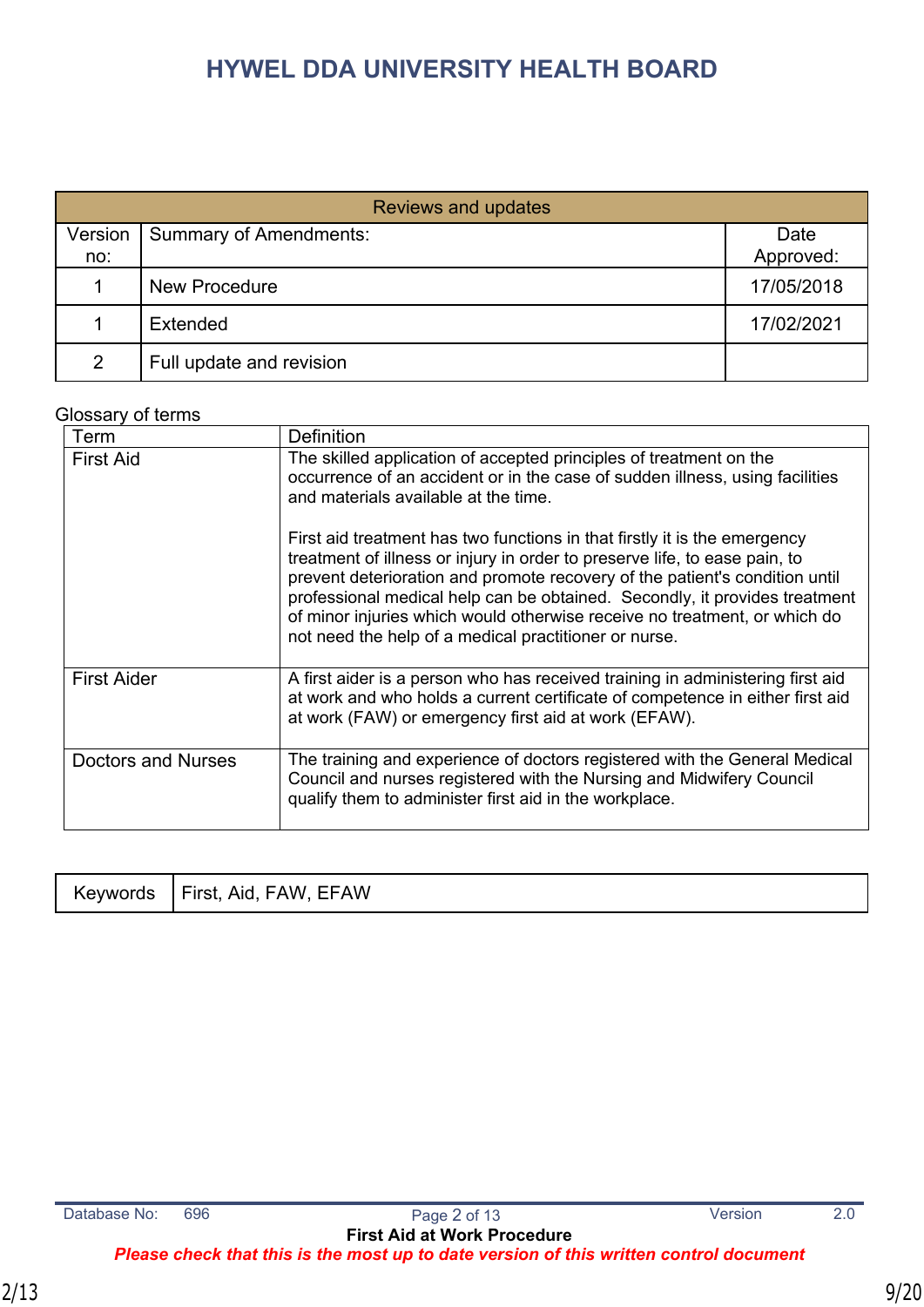## **CONTENTS**

| 1 <sub>1</sub> |  |
|----------------|--|
| 2.             |  |
| 3.             |  |
| 4.             |  |
| 5.             |  |
| 6.             |  |
| 7.             |  |
| 8.             |  |
| 9.             |  |
|                |  |
|                |  |
|                |  |
|                |  |
|                |  |
|                |  |
|                |  |
|                |  |

 $\overline{2.0}$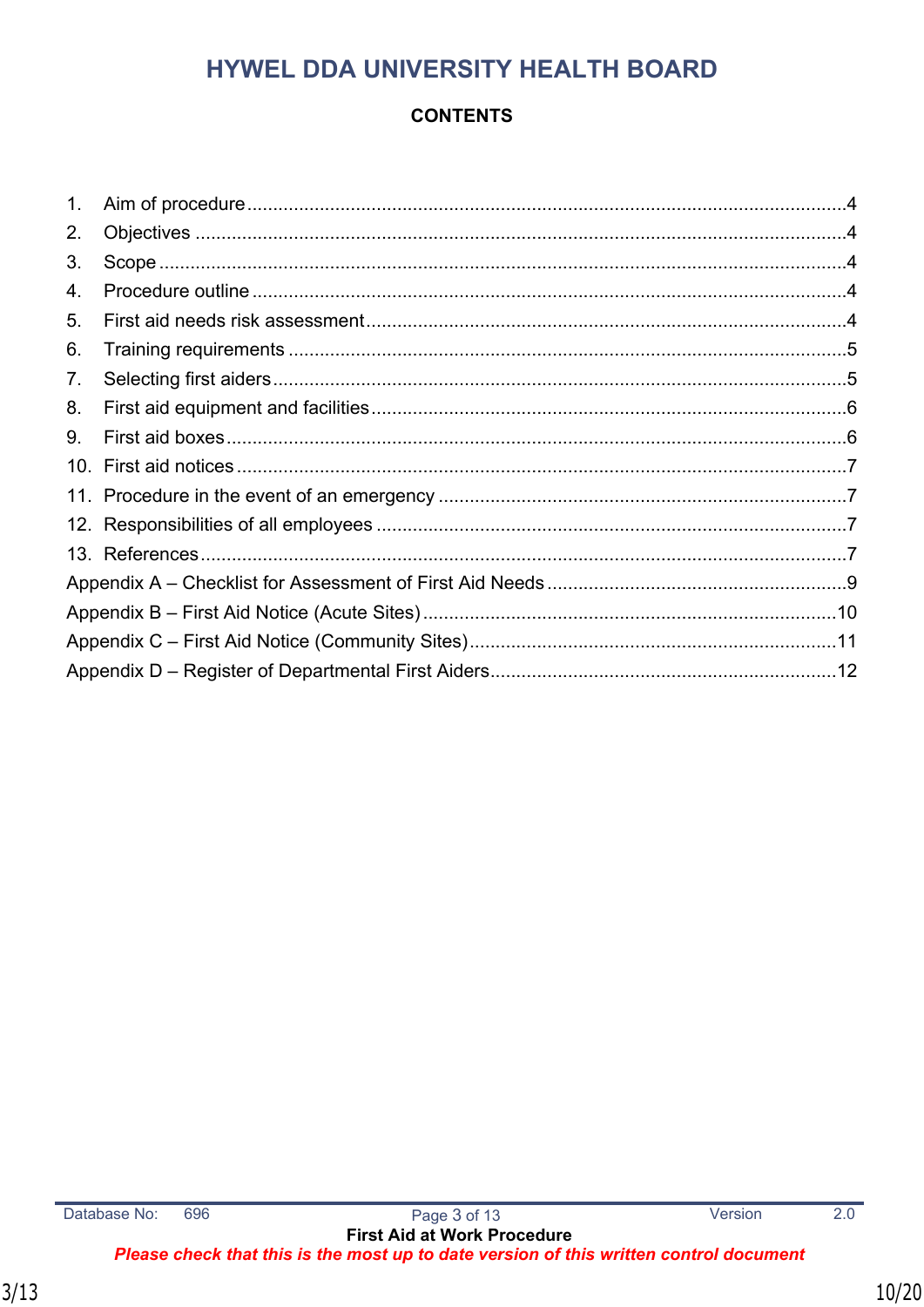#### <span id="page-10-0"></span>**1. Aim of procedure**

The Hywel Dda University Health Board (HDdUHB) has statutory obligations under the Health and Safety at Work Act 1974 (HSWA) to ensure the health and safety of all employees and anyone affected by their work, so far as is reasonably practicable. This includes ensuring that there is adequate first aid provision for people at work.

### <span id="page-10-1"></span>**2. Objectives**

The provision of first aid in the workplace is regulated by the Health and Safety (First Aid) Regulations 1981 (amended 1997 & 2013) and supported by the L74, 3<sup>rd</sup> Edition (2015) Guidance document. These set out the essentials of first aid for organisations to address and set out the minimum standards of first aid required in the workplace.

As such, the regulations place a general duty on HDdUHB to provide, or ensure that there is provided, adequate equipment, facilities, and personnel to render first aid to its employees if they are injured or become ill at work. In order to comply with the Regulations HDdUHB intends to implement this First Aid at Work Procedure, and through it, inform its employees of first aid arrangements.

#### <span id="page-10-2"></span>**3. Scope**

This procedure sits directly beneath the HDdUHB Health and Safety Policy and applies to all premises and employees of HDdUHB. Responsibilities are as per the over-arching policy.

The Health and Safety (First Aid) Regulations do not require the employer to provide first aid for the public or visitors; however as a healthcare establishment it is only sensible that all users of HDdUHB premises are taken into account.

#### <span id="page-10-3"></span>**4. Procedure outline**

- 1. Departmental manager to undertake a risk assessment to establish departmental first aid requirements, using the Checklist for Assessment of First Aid Needs in Appendix A.
- 2. Departmental manager to formally identify first aiders within their department. *A first aider is a person who has received training in administering first aid at work and who holds a current certificate of competence in either first aid at work (FAW) or emergency first aid at work (EFAW). The training and experience of doctors registered with the General Medical Council and nurses registered with the Nursing and Midwifery Council qualify them to administer first aid in the workplace.*
- 3. Book training for first aiders if not trained within the last three years.
- 4. Provide first aid boxes and ensure that they are kept adequately stocked.
- 5. Prominently display notices giving the location of first aid boxes and the names, locations, and contact details of departmental first aiders, using the First Aid Notice in Appendix B.

#### <span id="page-10-4"></span>**5. First aid needs risk assessment**

The Health and Safety (First Aid) Regulations impose a statutory duty to undertake a risk assessment to establish first aid needs. The assessment, undertaken by each departmental manager, will assist them in identifying how many trained first aiders are required in their department. From the risk assessment the degree of hazard associated with the work activities can be classified as either low hazard or higher hazard depending on the type of work undertaken. Staff must be made aware of the first aiders and first aid provision for their area of work.

The Checklist for Assessment of First Aid Needs (Appendix A) provides guidance on the issues to be considered when assessing the nature of provision required relative to the hazards associated with the area being assessed.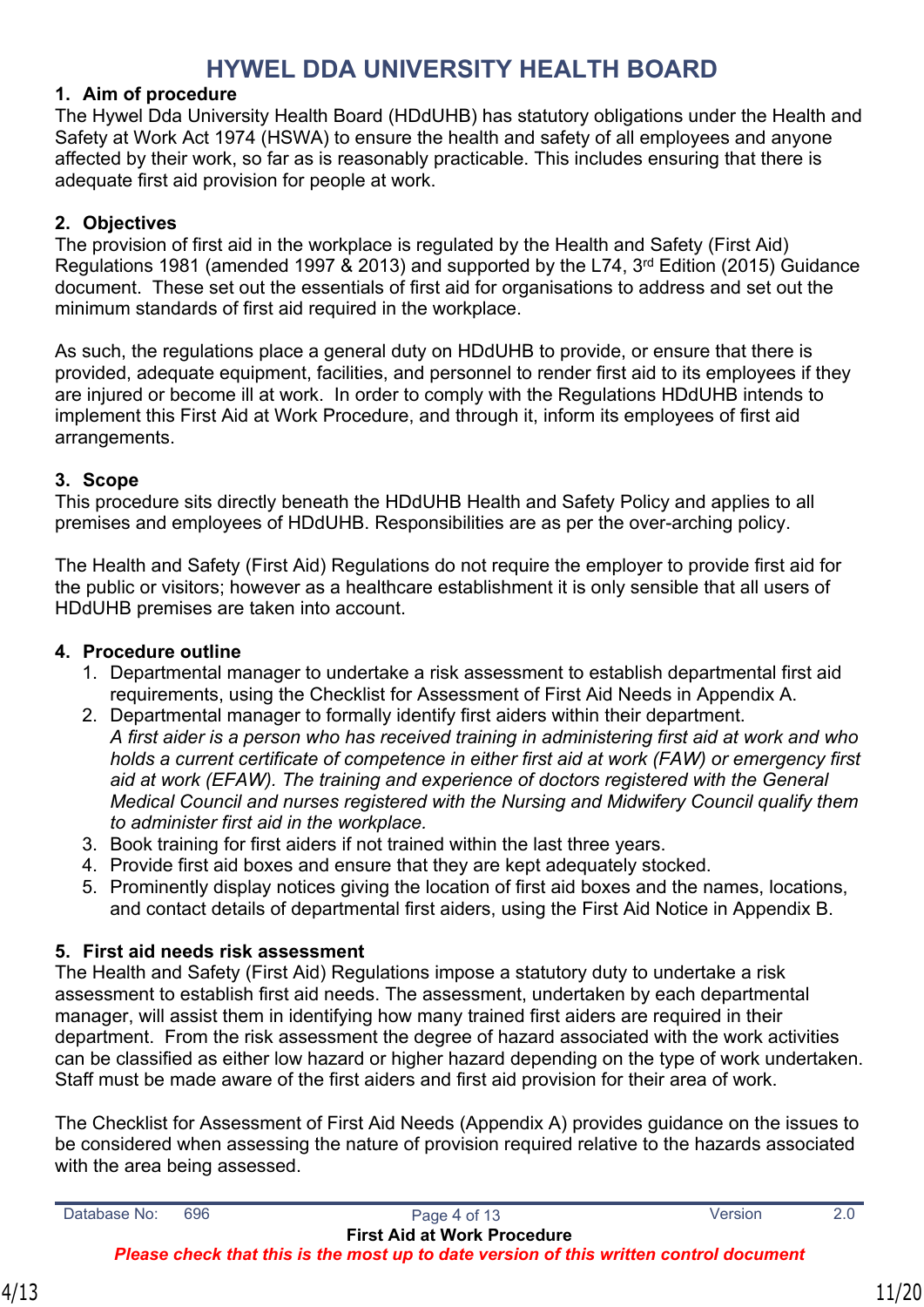## <span id="page-11-0"></span>**6. Training requirements**

Where the assessment identifies the need to appoint a first aider for the department HDdUHB is recommending that staff attend the Emergency First Aid at Work (EFAW) course which is valid for three years. The course lasts for at least six hours and is run over a minimum of one day. The course aims to provide knowledge and skills to take charge of first aid arrangements and upon completion of the course, successful candidates will be able to:

- Understand the role of the first aider, including reference to:
	- o the importance of preventing cross infection;
	- o the need for recording incidents and actions;
	- $\circ$  use of available equipment:
- Assess the situation and circumstances in order to act safely, promptly and effectively in an emergency;
- Administer first aid to a casualty who is unconscious (including seizure);
- Administer cardiopulmonary resuscitation;
- Administer first aid to a casualty who is choking;
- Administer first aid to a casualty who is wounded and bleeding;
- Administer first aid to a casualty who is suffering from shock;
- Provide appropriate first aid for minor injuries (including small cuts, grazes and bruises, minor burns and scalds, small splinters).

At present, individual departments should arrange for their first aider(s) to attend Emergency First Aid at Work (EFAW) training via an external training provider. The Health and Safety Manager(s) can be contacted for details of local providers. The Health Board are currently considering options for the training to be delivered in-house via the Learning and Development Department.

Departmental managers must keep up-to-date records of first aiders, including copies of completion certificates and the dates when refresher training must be taken. The managers must also arrange for staff to attend refresher training when required. To aid this process, the Register of Departmental First Aiders in Appendix D can be utilised.

Although not mandatory, it is strongly recommended that first aiders undertake annual refresher training during the three-year EFAW certification period. This will help qualified first aiders maintain their basic skills and keep up-to-date with any changes to first aid procedures.

## <span id="page-11-1"></span>**7. Selecting first aiders**

When selecting someone to take up the role of a first aider, a number of factors need to be taken into account, including an individual's:

- Reliability, disposition and communication skills;
- Aptitude and ability to absorb new knowledge and learn new skills;
- Ability to cope with stressful and physically demanding emergency procedures;
- Normal duties, which should be such that they may be able to respond immediately and rapidly to an emergency.

No member of staff will be excluded from being considered to be a First Aid Officer on the grounds of any protected characteristic and appointments will be made following due consideration of individual's skills, knowledge and ability to carry out the required duties in accordance with this procedure.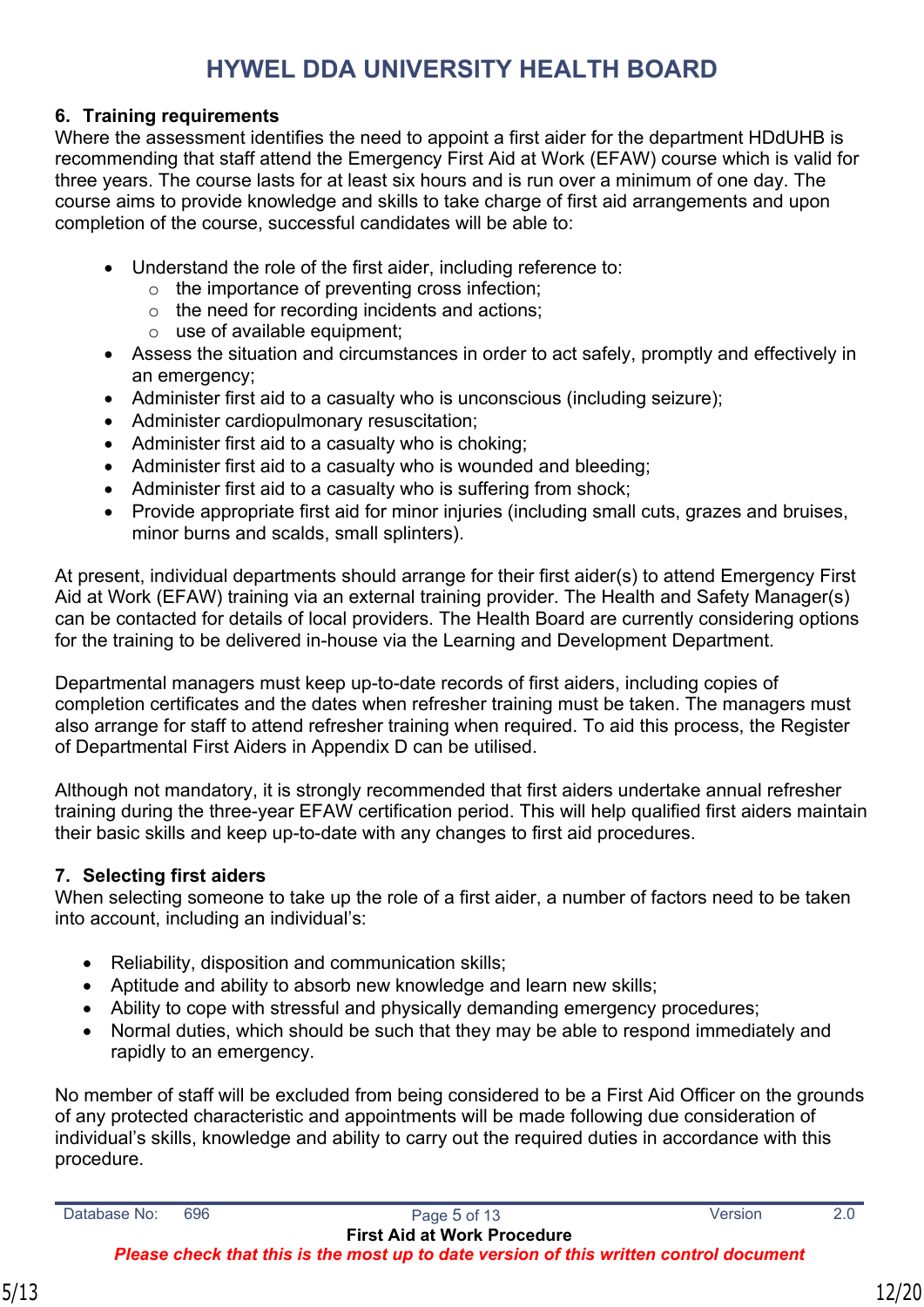#### <span id="page-12-0"></span>**8. First aid equipment and facilities**

The Health Board will provide, or ensure that there is provision for, such equipment and facilities as are adequate and appropriate in the circumstances to enable first aid to be rendered to its employees.

During departmental inductions new employees will be informed where the first aid equipment is kept, what facilities there are and the people appointed to provide the first aid or take charge of first aid equipment.

#### <span id="page-12-1"></span>**9. First aid boxes**

First aid boxes should be provided with a sufficient quantity of suitable first aid materials which are relevant to the work environment and to the type of work activity carried out. First aid boxes should not contain medication, ointments or creams of any kind. Each box should be placed in a clearly identified and readily accessible location.

First aiders should each hold or have easy access to a stock of basic first aid dressings, gloves and materials for cleaning up after treatment of a casualty. Adhesive plasters should be readily available within areas where persons may suffer minor cuts or abrasions e.g. workshops, kitchens (must be blue), laboratories or where covering wounds on exposed skin is a routine infection control measure.

The departmental first aiders are responsible for regularly checking and replenishing the first aid boxes and ensuring the contents are not used after their expiry date. Each department should define who is responsible for checking and replenishing their first aid boxes. The frequency of checks should be specified in the department's first aid assessment and should relate to the rate at which supplies are used up.

Travel first aid kits should be provided where determined by the risk assessment. It is the responsibility of the department to coordinate measures to regularly check all travel first aid kits to ensure that they are replenished accordingly.

There is no mandatory list of contents for first aid boxes. The contents will depend on the size of the department and the size of the box which will be determined via the risk assessment. As a guide (based on HSE Guidance L74), where work activities involve low hazards, as a minimum a box should contain:

|                                                                                                                                                                                             | <b>STANDARD</b> | <b>TRAVEL KIT</b> |  |  |
|---------------------------------------------------------------------------------------------------------------------------------------------------------------------------------------------|-----------------|-------------------|--|--|
| Guidance card                                                                                                                                                                               |                 |                   |  |  |
| Individually wrapped sterile plasters                                                                                                                                                       | 20              | 6                 |  |  |
| Eye pads and attachments                                                                                                                                                                    | 2               |                   |  |  |
| Triangular bandages                                                                                                                                                                         | 4               | 2                 |  |  |
| Medium dressings                                                                                                                                                                            | 6               |                   |  |  |
| Large dressings                                                                                                                                                                             | $\overline{2}$  | 4                 |  |  |
| Safety pins and/or Tape i.e. Microporous Tape*                                                                                                                                              | $6/1$ roll      | $2/1$ roll        |  |  |
| Disposable gloves                                                                                                                                                                           | 1 pair          | 1 pair            |  |  |
| Moist alcohol cleansing wipes                                                                                                                                                               |                 |                   |  |  |
| Sterile water or sterile normal saline (0.9%) **                                                                                                                                            | Min 1 litre     |                   |  |  |
| ALL CONTENTS TO BE STERILE EXCEPT SAFETY PINS<br>* Safety pins are HSE guidance - Microporous tape is OH Department guidance.<br>** If no mains tap water available at suitable sink outlet |                 |                   |  |  |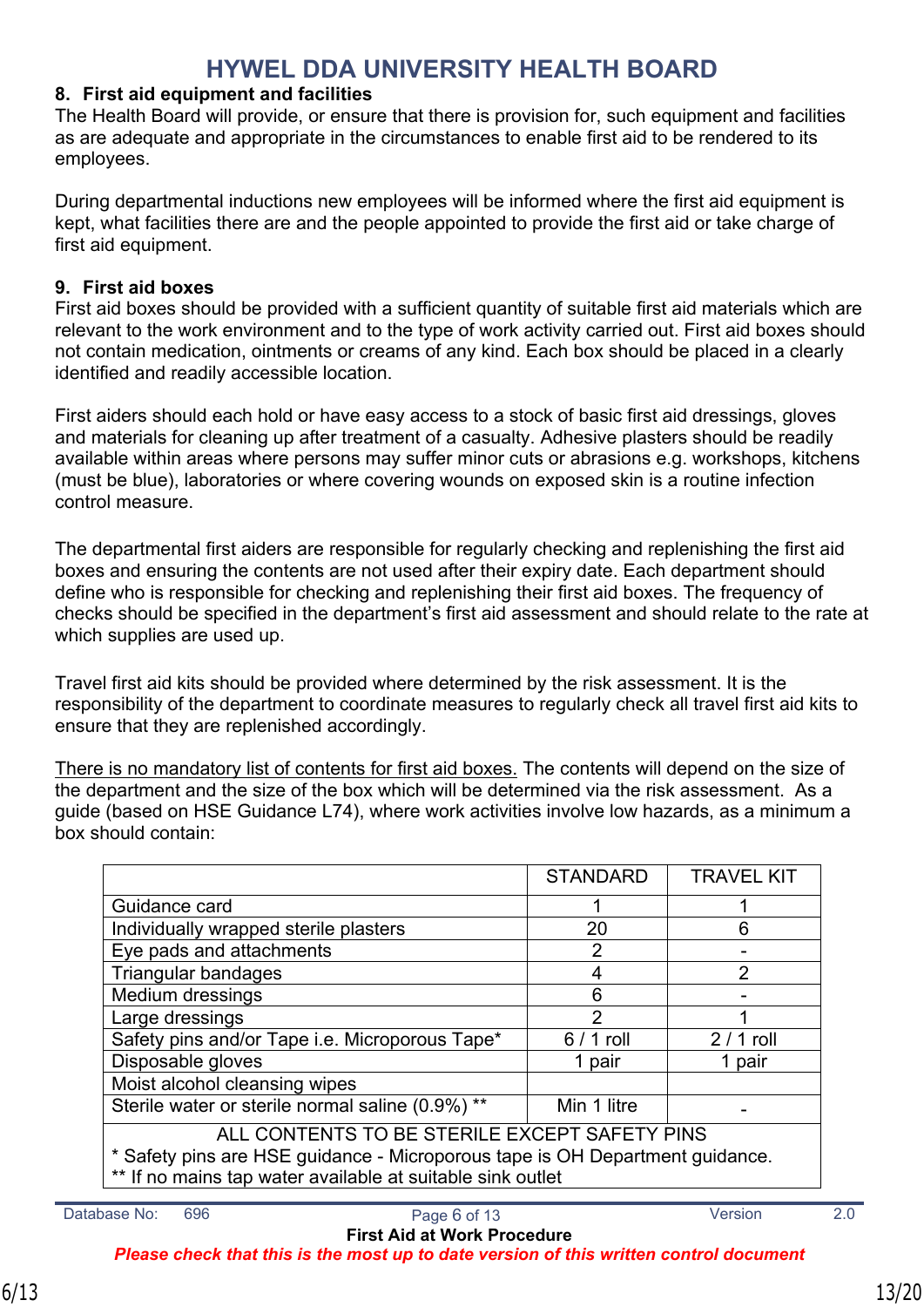Please note that tablets or medicines should not be kept in the first aid box. Gloves must be powder free and must be latex free.

Standard first aid boxes and travel (vehicle) first aid kits can be ordered via the Oracle catalogue system. Replacement materials can be ordered via main stores.

## <span id="page-13-0"></span>**10.First aid notices**

A prominent notice giving the location of first aid equipment and the names, contact details and locations of first aiders (Appendices B & C) should be displayed in all wards and departments in accordance with the Health and Safety (Safety Signs and Signals) Regulations 1996.

### <span id="page-13-1"></span>**11.Procedure in the event of an emergency**

- 1. When an incident occurs a departmental first aider should be contacted immediately.
- 2. The nearest employee should ensure the environment is safe and should remain with the ill/injured person and help as appropriate until attention is received.
- 3. If the first aider judges that the illness/injury is more than minor the injured person should be sent to the nearest and appropriate accident and emergency department for treatment.
- 4. **In the case of a serious illness/injury the first aider should not move the casualty**. On an acute hospital site the first aider must:
	- Contact the accident and emergency department for advice and assistance;
	- Seek advice on the movement of the casualty. If appropriate, arrange to transport the person to the accident and emergency department.
	- In the event of the person becoming unconscious, dial 2222 and request the medical emergency team.

In all other community hospitals and health centres the ambulance service must be called using 999 (remember that some premises need to ring 9 to obtain an outside line, therefore ring 9-999).

- 5. In cases where injury or ill health is not urgent or serious staff should go to their own GP.
- 6. All incidents should be reported to the department manager who must ensure that a formal report of the incident, however minor, is made through the Datix reporting system.
- 7. An assessment should be made as to whether the incident is reportable under the Reporting of Injuries, Diseases and Dangerous Occurrences Regulations 2013 (RIDDOR). If yes, inform the Health and Safety Manager.

## <span id="page-13-2"></span>**12.Responsibilities of all employees**

Whilst at work employees should take reasonable care of the health and safety of themselves and others. Specifically in relation to first aid employees should:

- Be familiar with the first aid facilities available in their area and the organisation;
- Ensure they are familiar with the organisations procedure;
- Assist in any risk assessments and make their manager aware of any issues.

No person shall intentionally or recklessly interfere with or misuse anything provided in the interests of health, safety or welfare in pursuance of any of the relevant statutory provisions.

#### <span id="page-13-3"></span>**13.References**

The following reference sources have been used in the compilation of this First Aid at Work Procedure:

 Cwm Taf Health Board (2010) First Aid and Provision of First Aid Equipment Procedure RM6 (Version 2)

*Please check that this is the most up to date version of this written control document*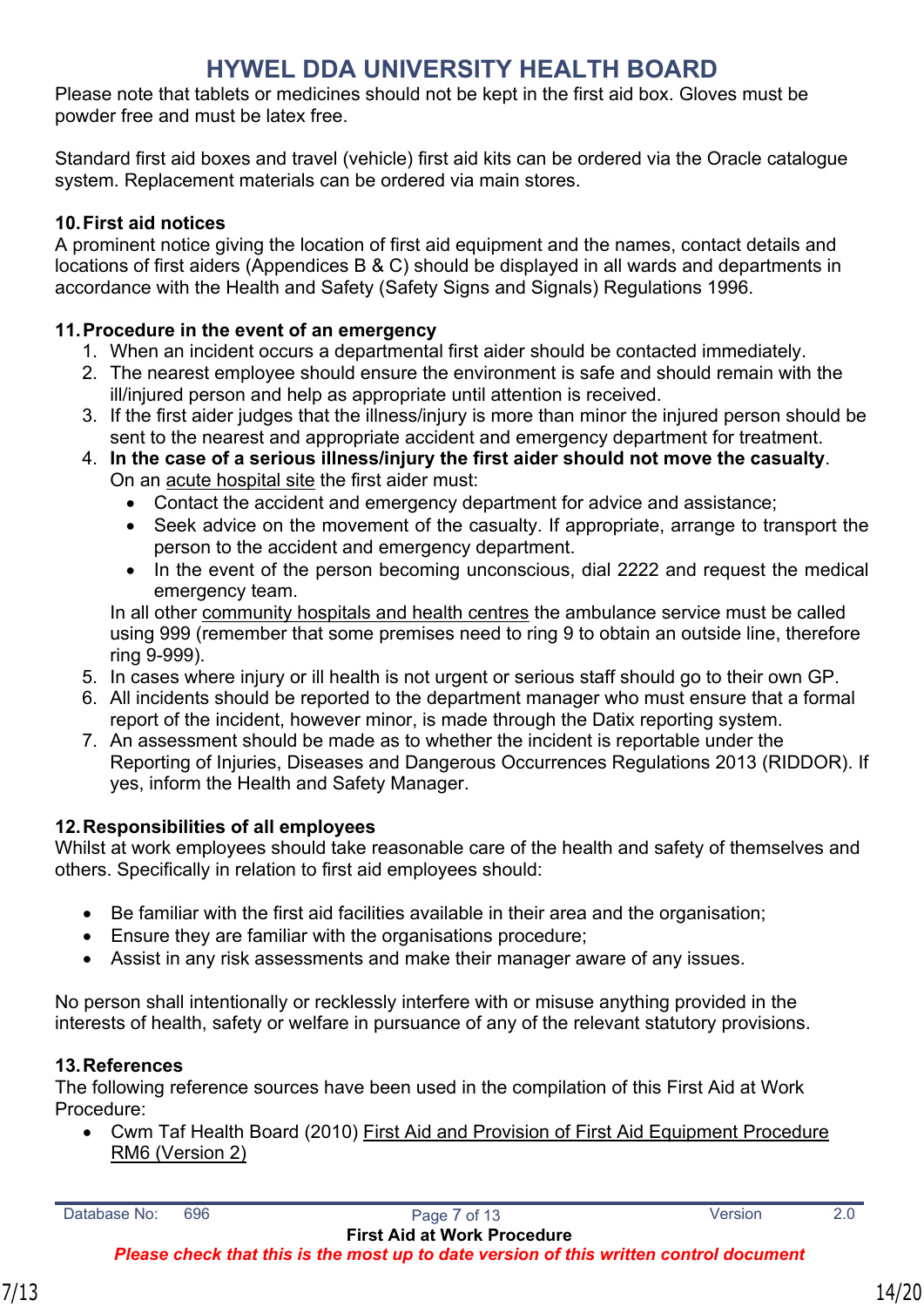- Health and Safety Executive (2013) L74 ( $3<sup>rd</sup>$  Edition) First aid at work, The Health and Safety (First-Aid) Regulations 1981, Guidance on Regulations. HSE Books
- Health and Safety Executive (2009) INDG214(Rev1) First aid at Work, Your questions answered. HSE Books
- Health and Safety Executive (2008) INDG347(Rev1) Basic advice on first aid at work. HSE Books

Relevant law:

- Health and Safety at Work etc Act 1974 (HSWA)
- Health and Safety (First Aid) Regulations 1981 (amended 1997 & 2013)
- Management of Health and Safety at Work Regulations 1999
- Reporting of Injuries, Diseases and Dangerous Occurrences Regulations 2013 (RIDDOR)
- Workplace (Health, Safety and Welfare) Regulations 1992
- Health and Safety (Safety Signs and Signals) Regulations 1996

Further information is available on the HSE website: <http://www.hse.gov.uk/firstaid/index.htm>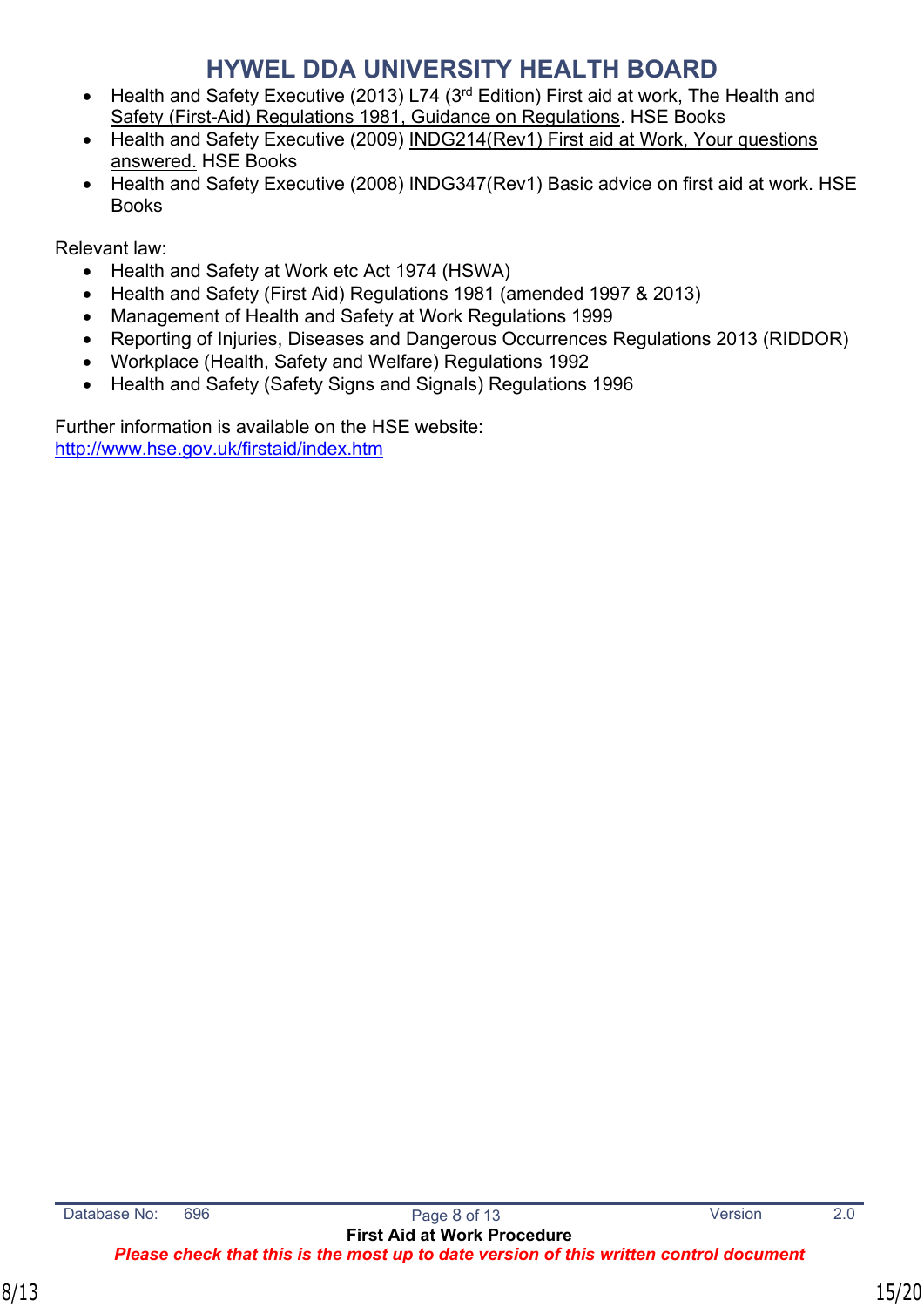## <span id="page-15-0"></span>**Appendix A – Checklist for Assessment of First Aid Needs**

| <b>DEPARTMENTAL FIRST AID REQUIREMENTS</b>                                                                                                                                                                                                                                                                                                                                                                                                                                                                                                                                                                                        |                                                                                                                                                                                                                                                                                                                   |  |  |  |
|-----------------------------------------------------------------------------------------------------------------------------------------------------------------------------------------------------------------------------------------------------------------------------------------------------------------------------------------------------------------------------------------------------------------------------------------------------------------------------------------------------------------------------------------------------------------------------------------------------------------------------------|-------------------------------------------------------------------------------------------------------------------------------------------------------------------------------------------------------------------------------------------------------------------------------------------------------------------|--|--|--|
| Ensure that there are enough first aiders to cover all shifts and annual leave, unforeseeable sickness<br>and absences - see guidance below                                                                                                                                                                                                                                                                                                                                                                                                                                                                                       |                                                                                                                                                                                                                                                                                                                   |  |  |  |
| From your risk assessment, what degree of<br>hazard is associated with your work activities?                                                                                                                                                                                                                                                                                                                                                                                                                                                                                                                                      | <b>Suggested number of first aid personnel</b>                                                                                                                                                                                                                                                                    |  |  |  |
| <b>Low hazard</b><br>e.g. Offices, libraries, certain clinical areas<br>Considerations:<br>Is there anyone in the workplace with a medical<br>condition that may warrant additional first aiders to<br>be present, such as a member of staff with<br>epilepsy?                                                                                                                                                                                                                                                                                                                                                                    | At least one first aider trained in EFAW for every<br>100 employed (or part thereof)<br>Note:<br>GMC / NMC registered doctors and nurses can<br>be regarded as qualified first aiders.                                                                                                                            |  |  |  |
| <b>Higher hazard</b><br>e.g. Engineering and maintenance work, food<br>processing, work with dangerous machinery or<br>sharp instruments, construction, mortuary, working<br>with certain hazardous chemicals.                                                                                                                                                                                                                                                                                                                                                                                                                    | At least one first aider trained in EFAW for every<br>30 employed (or part thereof)                                                                                                                                                                                                                               |  |  |  |
| Considerations:                                                                                                                                                                                                                                                                                                                                                                                                                                                                                                                                                                                                                   | Considerations:                                                                                                                                                                                                                                                                                                   |  |  |  |
| Do you work in a mental health environment?<br>Does your workplace have higher level hazards,<br>such as chemicals or dangerous machinery?<br>Do your work activities involve special hazards,<br>such as hydrofluoric acid or confined spaces?<br>Are there inexperienced workers on site, or<br>employees with disabilities or particular health<br>problems?<br>Are there patients who may be prone to causing<br>harm to staff due to their health condition/illness?<br>Do you have employees who travel a lot, work<br>remotely, alone or in the community?<br>Is your workplace remote from emergency medical<br>services? | • Additional training for first aiders to deal with<br>injuries caused by special hazards;<br>Additional first aid equipment;<br>Precise site of first aid equipment;<br>Issuing personal first aid kits; issuing<br>personal communicators / mobile phones to<br>employees.<br>Training additional staff in EFAW |  |  |  |
| The details above are suggestions only - they are not definitive nor are they a legal requirement.                                                                                                                                                                                                                                                                                                                                                                                                                                                                                                                                |                                                                                                                                                                                                                                                                                                                   |  |  |  |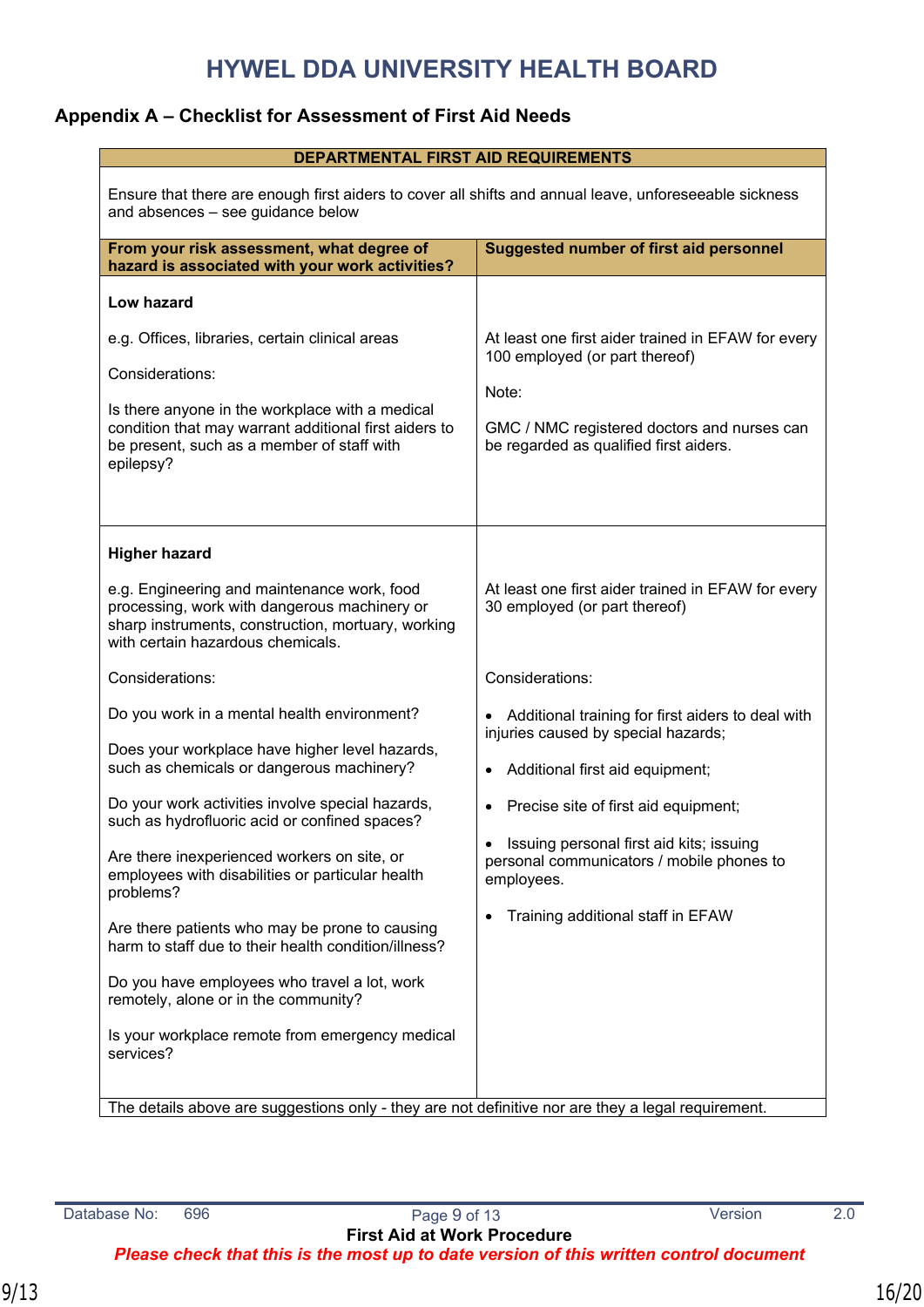### <span id="page-16-0"></span>**Appendix B – First Aid Notice (Acute Sites)**



| <b>Nominated first aider(s)</b> |                 |               |  |
|---------------------------------|-----------------|---------------|--|
| <b>NAME</b>                     | <b>LOCATION</b> | <b>NUMBER</b> |  |
|                                 |                 |               |  |
|                                 |                 |               |  |
|                                 |                 |               |  |
|                                 |                 |               |  |
|                                 |                 |               |  |
|                                 |                 |               |  |

#### **In the event of accident or illness:**

Call a first aider

• Notify whoever is in charge of the area

In an **emergency** dial:

# **2222**

## **State the condition and location of the casualty**

## **State if casualty is adult or paediatric (infant or child)**

All treatment given must be followed up with the completion of a Datix notification as soon as possible. If there are any problems with these arrangements please notify your manager at once.

Please note that we are unable to supply medicine or tablets.

Signed: \_\_\_\_\_\_\_\_\_\_\_\_\_\_\_\_\_\_\_\_ Date: \_\_\_\_\_\_\_\_\_\_\_\_\_

Database No: 696 **Page 10 of 13** Version 2.0 **First Aid at Work Procedure** *Please check that this is the most up to date version of this written control document*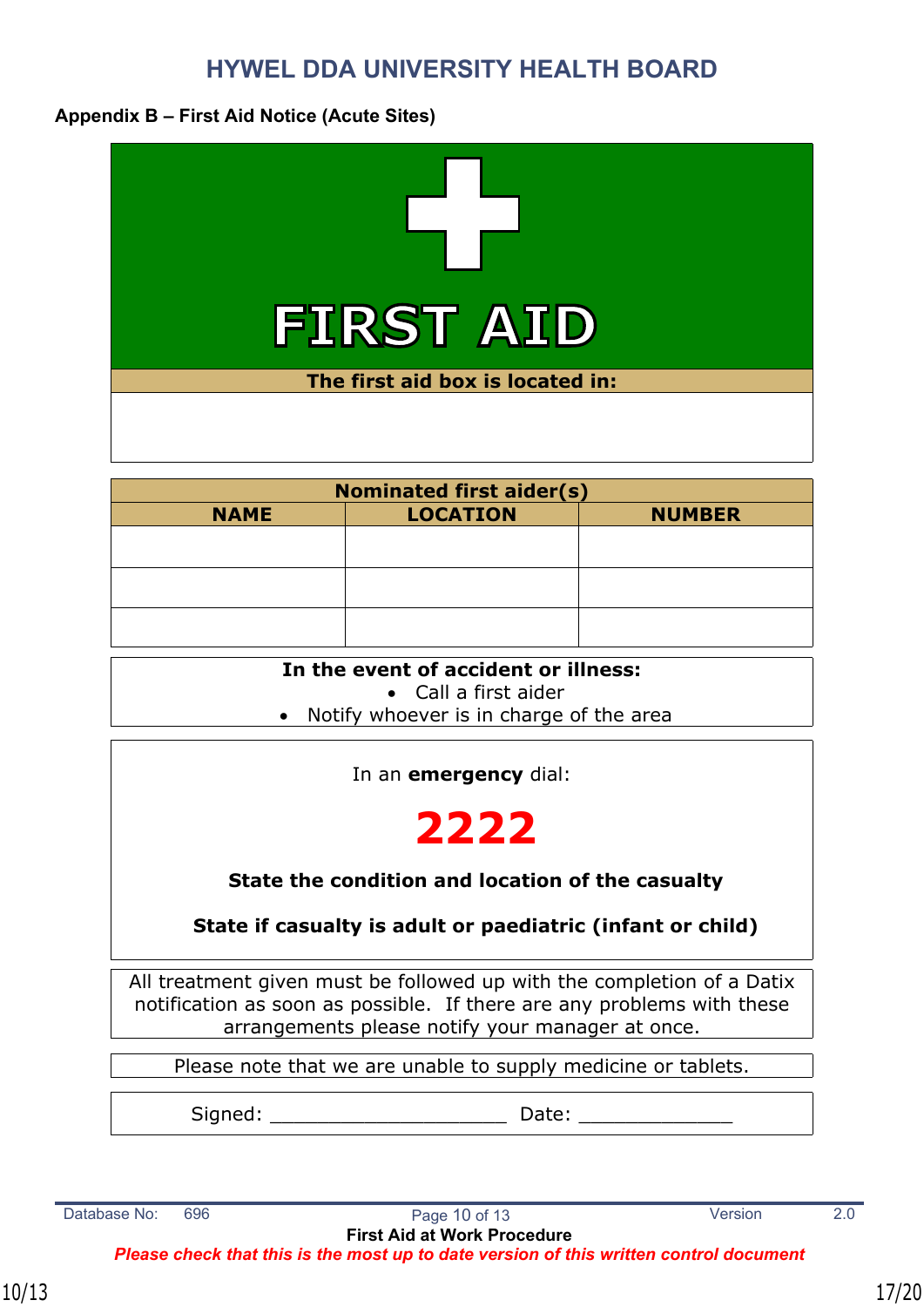## <span id="page-17-0"></span>**Appendix C – First Aid Notice (Community Sites)**



| <b>Nominated first aider(s)</b> |                                  |  |  |
|---------------------------------|----------------------------------|--|--|
| <b>NAME</b>                     | <b>LOCATION</b><br><b>NUMBER</b> |  |  |
|                                 |                                  |  |  |
|                                 |                                  |  |  |
|                                 |                                  |  |  |
|                                 |                                  |  |  |
|                                 |                                  |  |  |
|                                 |                                  |  |  |

**In the event of accident or illness:**

Call a first aider

• Notify whoever is in charge of the area

In an **emergency** call an **ambulance** on:

# **(9)999**

## **State the condition and location of the casualty**

All treatment given must be followed up with the completion of a Datix notification as soon as possible. If there are any problems with these

Database No: 696 **Page 11 of 13** Version 2.0

**First Aid at Work Procedure**

*Please check that this is the most up to date version of this written control document*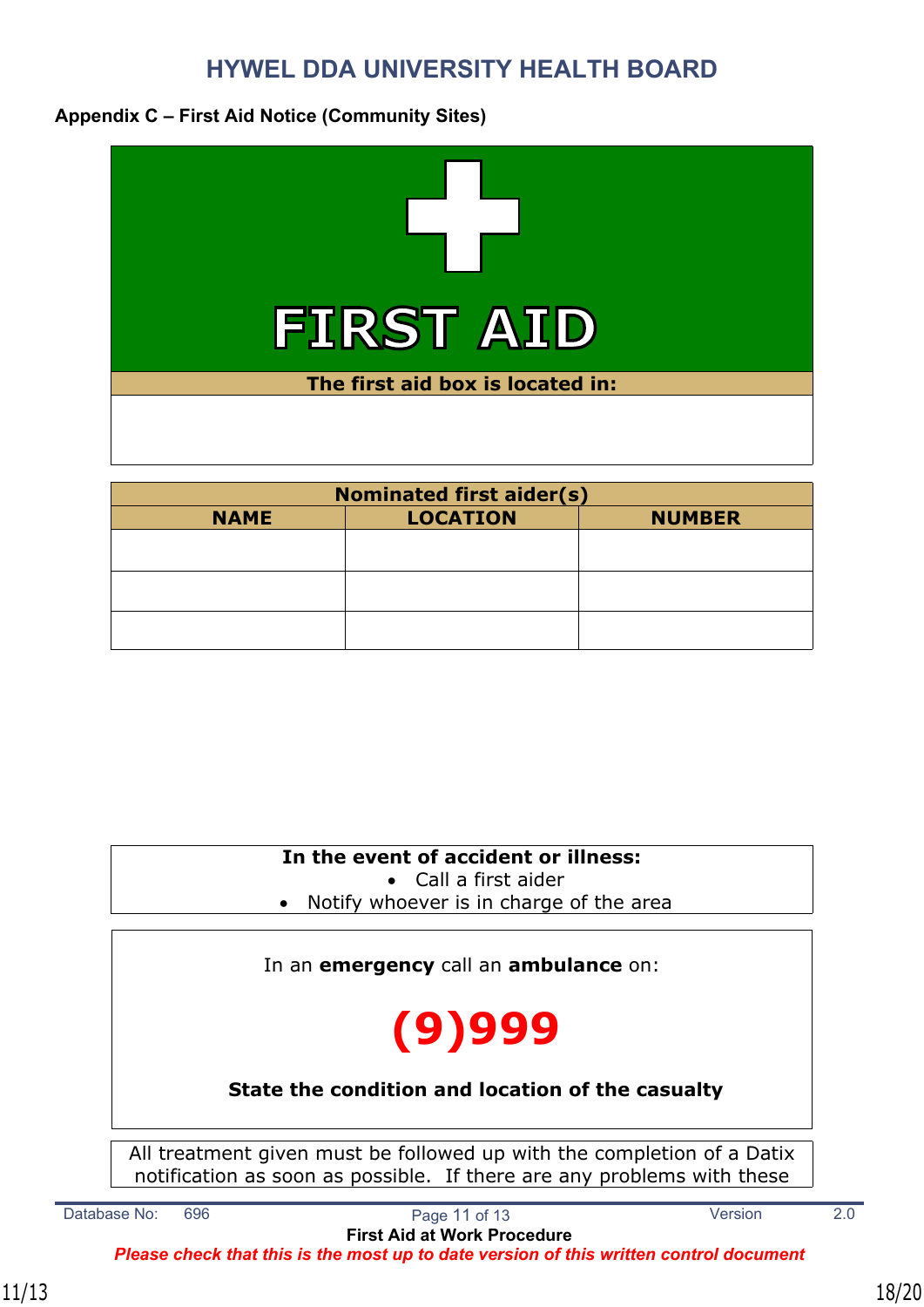arrangements please notify your manager at once.

Please note that we are unable to supply medicine or tablets.

Signed: \_\_\_\_\_\_\_\_\_\_\_\_\_\_\_\_\_\_\_\_ Date: \_\_\_\_\_\_\_\_\_\_\_\_\_